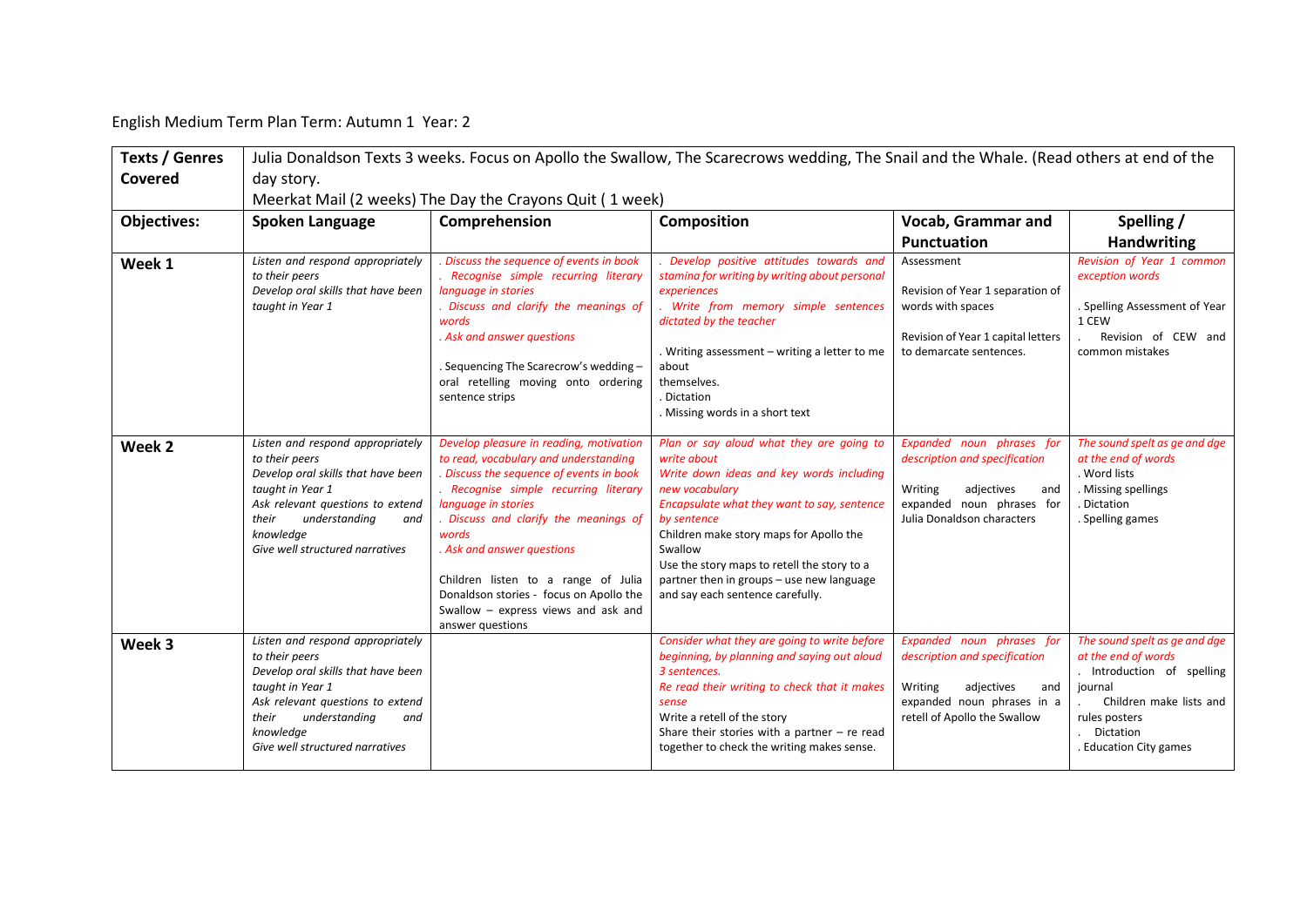| Week 4 | Listen and respond appropriately<br>to their peers<br>Develop oral skills that have been<br>taught in Year 1<br>Maintain<br>attention<br>and<br>participate actively in roleplay<br>Respond to the comments of<br>others | Listen to, discuss and express views<br>about a story<br>Discuss and clarify the meaning of new<br>vocabulary<br>Make inferences on the basis of what is<br>being said and done<br>Predict what might happen on the basis<br>of what has been read so far<br>Reading comprehension on Meerkat<br>Mail<br>Discussion / group work                                                                                                                             | Develop ideas about the text through<br>roleplay<br>Develop ideas of questions to ask a character<br>Drama activities - hot seating Sunny to<br>answer question                                                                                             | <b>Revision of Year 1 capital letters</b><br>and question marks to<br>demarcate sentences.<br>Writing a list of questions to ask<br>Sunny the meerkat<br><b>Revision of Year 1 capital letters</b><br>for proper nouns.<br>Writing our address - names of<br>places need a capital letter. | The s sound spelt c before e, I<br>and v<br>. Word lists<br>. Missing spellings<br>. Dictation<br>. Spelling games                            |
|--------|--------------------------------------------------------------------------------------------------------------------------------------------------------------------------------------------------------------------------|--------------------------------------------------------------------------------------------------------------------------------------------------------------------------------------------------------------------------------------------------------------------------------------------------------------------------------------------------------------------------------------------------------------------------------------------------------------|-------------------------------------------------------------------------------------------------------------------------------------------------------------------------------------------------------------------------------------------------------------|--------------------------------------------------------------------------------------------------------------------------------------------------------------------------------------------------------------------------------------------------------------------------------------------|-----------------------------------------------------------------------------------------------------------------------------------------------|
| Week 5 | Listen and respond appropriately<br>to their peers<br>Develop oral skills that have been<br>taught in Year 1<br>Articulate answers, arguments<br>and opinions when predicting                                            | Listen to, discuss and express views<br>about a story<br>Discuss and clarify the meaning of new<br>vocabulary<br>Make inferences on the basis of what is<br>being said and done<br>Predict what might happen on the basis<br>of what has been read so far<br>Reading comprehension on Meerkat<br>Mail<br>Discussion / group work                                                                                                                             | Write for different purposes<br>Proof reading for errors in spelling, grammar<br>and punctuation<br>Proof reading activities focussing on capital<br>letters and full stops<br>Writing a postcard to Sunny's Family                                         | <b>Revision of Year 1 Capital letters</b><br>for names and at the start of the<br>sentence.<br>Children write postcards and<br>use capital letters for names of<br>people and places in the<br>address.                                                                                    | Y2 common exception words<br>. Use of spelling journals<br>. door, floor, poor<br>. find, kind, mind, behind,<br>child - Silly sentence work. |
| Week 6 | Listen and respond appropriately<br>to their peers<br>Develop oral skills that have been<br>taught in Year 1<br>Articulate answers, arguments<br>and opinions when predicting                                            | Listen to, discuss and express views<br>about a story<br>Discuss and clarify the meaning of new<br>vocabulary<br>Make inferences on the basis of what is<br>being said and done<br>Predict what might happen on the basis<br>of what has been read so far<br>Reading comprehension on The Day the<br>Crayon's quit<br>Work on prediction skills and inference<br>of characters<br>Practice giving reasons using evidence<br>from the text to support answers | Assessment writing - the day the crayons<br>quit<br>Develop positive attitudes and stamina for<br>writina<br>Plan and say out loud what they are going to<br>write about<br>Children write a letter from their toy in the<br>style of letter from the book. | Assessment writing - the day<br>the crayons quit<br>Children write a letter from<br>their toy in the style of letter<br>from the book.<br>Assess capital letters, full stops<br>and use of expanded noun<br>phrases - Use to target set for<br>next half term.                             | The n sound spelt kn and an<br>at the beginning of words<br>. Word lists<br>. Missing spellings<br>. Dictation<br>. Spelling games            |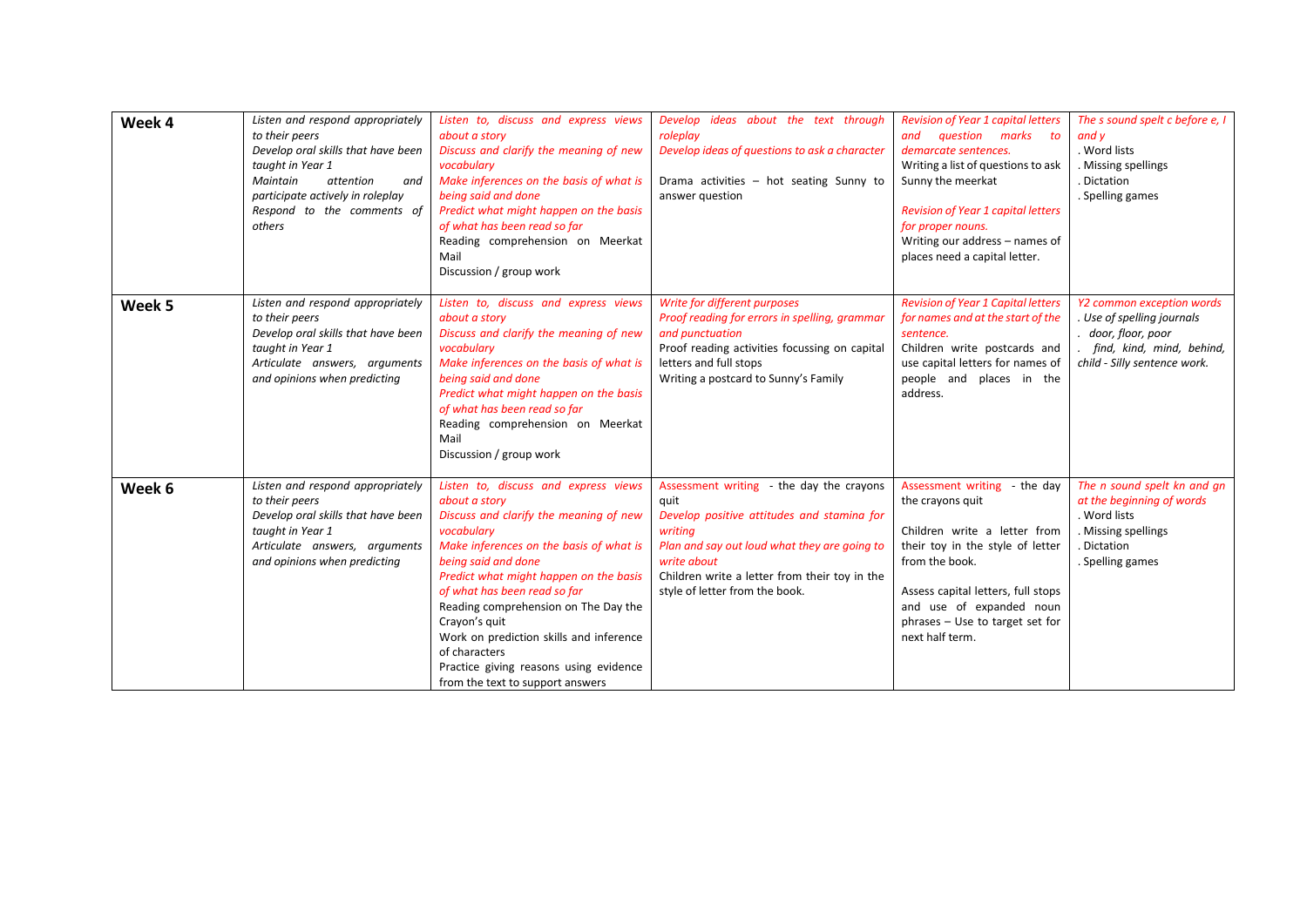English Medium Term Plan Term: Autumn 2 Year: 2

| <b>Texts / Genres</b> | Jack and the Beanstalk, Jim and the Beanstalk                                                                                                                                                                                                                       |                                                                                                                                                                                                                                                                                                                                                                                                                                                                                                                                                                     |                                                                                                                                                                                                                                                                                      |                                                                                                                                                                     |                                                                                                                                                         |  |  |
|-----------------------|---------------------------------------------------------------------------------------------------------------------------------------------------------------------------------------------------------------------------------------------------------------------|---------------------------------------------------------------------------------------------------------------------------------------------------------------------------------------------------------------------------------------------------------------------------------------------------------------------------------------------------------------------------------------------------------------------------------------------------------------------------------------------------------------------------------------------------------------------|--------------------------------------------------------------------------------------------------------------------------------------------------------------------------------------------------------------------------------------------------------------------------------------|---------------------------------------------------------------------------------------------------------------------------------------------------------------------|---------------------------------------------------------------------------------------------------------------------------------------------------------|--|--|
| Covered               | Little Red Riding Hood / Red Riding Hood was Rotten                                                                                                                                                                                                                 |                                                                                                                                                                                                                                                                                                                                                                                                                                                                                                                                                                     |                                                                                                                                                                                                                                                                                      |                                                                                                                                                                     |                                                                                                                                                         |  |  |
|                       | Sleeping Beauty (Trip to Mansfield Pantomime- shared reading at story time)                                                                                                                                                                                         |                                                                                                                                                                                                                                                                                                                                                                                                                                                                                                                                                                     |                                                                                                                                                                                                                                                                                      |                                                                                                                                                                     |                                                                                                                                                         |  |  |
|                       | The Owl and the Pussycat                                                                                                                                                                                                                                            |                                                                                                                                                                                                                                                                                                                                                                                                                                                                                                                                                                     |                                                                                                                                                                                                                                                                                      |                                                                                                                                                                     |                                                                                                                                                         |  |  |
| <b>Objectives:</b>    | Spoken Language                                                                                                                                                                                                                                                     | Comprehension                                                                                                                                                                                                                                                                                                                                                                                                                                                                                                                                                       | <b>Composition</b>                                                                                                                                                                                                                                                                   | Vocab, Grammar and                                                                                                                                                  | <b>Spelling / Handwriting</b>                                                                                                                           |  |  |
|                       |                                                                                                                                                                                                                                                                     |                                                                                                                                                                                                                                                                                                                                                                                                                                                                                                                                                                     |                                                                                                                                                                                                                                                                                      | <b>Punctuation</b>                                                                                                                                                  |                                                                                                                                                         |  |  |
| Week 1                | Use relevant strategies to build<br>their vocabulary<br>well<br>Give<br>structured<br>descriptions, explanations and<br>narratives<br>for<br>different<br>including<br>for<br>purposes<br>expressing feelings<br>Participate in discussions and<br>roleplay         | .Become increasingly familiar with a wide<br>range of fairy stories and traditional tales<br>.Recognise simple recurring literary<br>language in stories<br>.Discuss and clarify the meanings of words,<br>linking new meanings to new vocabulary<br>.Discuss their favourite words and phrases<br>.Make inferences on the basis of what is<br>being said<br>Read together the story Jack and The<br>Beanstalk. Reading comprehension work                                                                                                                          | Develop and order their ideas<br>through playing roles<br>Write new vocabulary<br>Re read to check their writing<br>makes sense<br>Drama opportunities-<br>conscience alley - several<br>points in the story - what<br>should Jack do?<br>Setting description of the<br>Giant's home | Expanded noun phrases for<br>description and specification<br>Writing adjectives and<br>expanded noun phrases for the<br>setting, Jack, his mother and the<br>giant | . The igh sound spelt y at the<br>end of words<br>fly, cry, dry, try, reply, July                                                                       |  |  |
| Week <sub>2</sub>     | Use relevant strategies to build<br>their vocabulary<br>well<br>Give<br>structured<br>descriptions, explanations and<br>different<br>for<br>narratives<br>including<br>purposes<br>for<br>expressing feelings<br>Gain and maintain the interest<br>of the listener. | .Become increasingly familiar with a wide<br>range of fairy stories and traditional tales<br>.Recognise simple recurring literary<br>language in stories<br>.Discuss and clarify the meanings of words,<br>linking new meanings to new vocabulary<br>.Discuss their favourite words and phrases<br>.Make inferences on the basis of what is<br>being said<br>.Make predictions as to what might<br>happen<br>Focus on the cover, then pictures<br>throughout the story Jim and the<br>Beanstalk - look at similarities and<br>differences to the traditional story. | Write for different purposes<br>Read aloud what they have<br>written with appropriate<br>intonation to make the meaning<br>clear<br>Letter writing to Jim                                                                                                                            | Revision of sentence making                                                                                                                                         | . Adding - es to nouns and verbs<br>ending in y<br>. The y is changed to I before -es<br>is added.<br>Flies, tries, replies, copies,<br>babies, carries |  |  |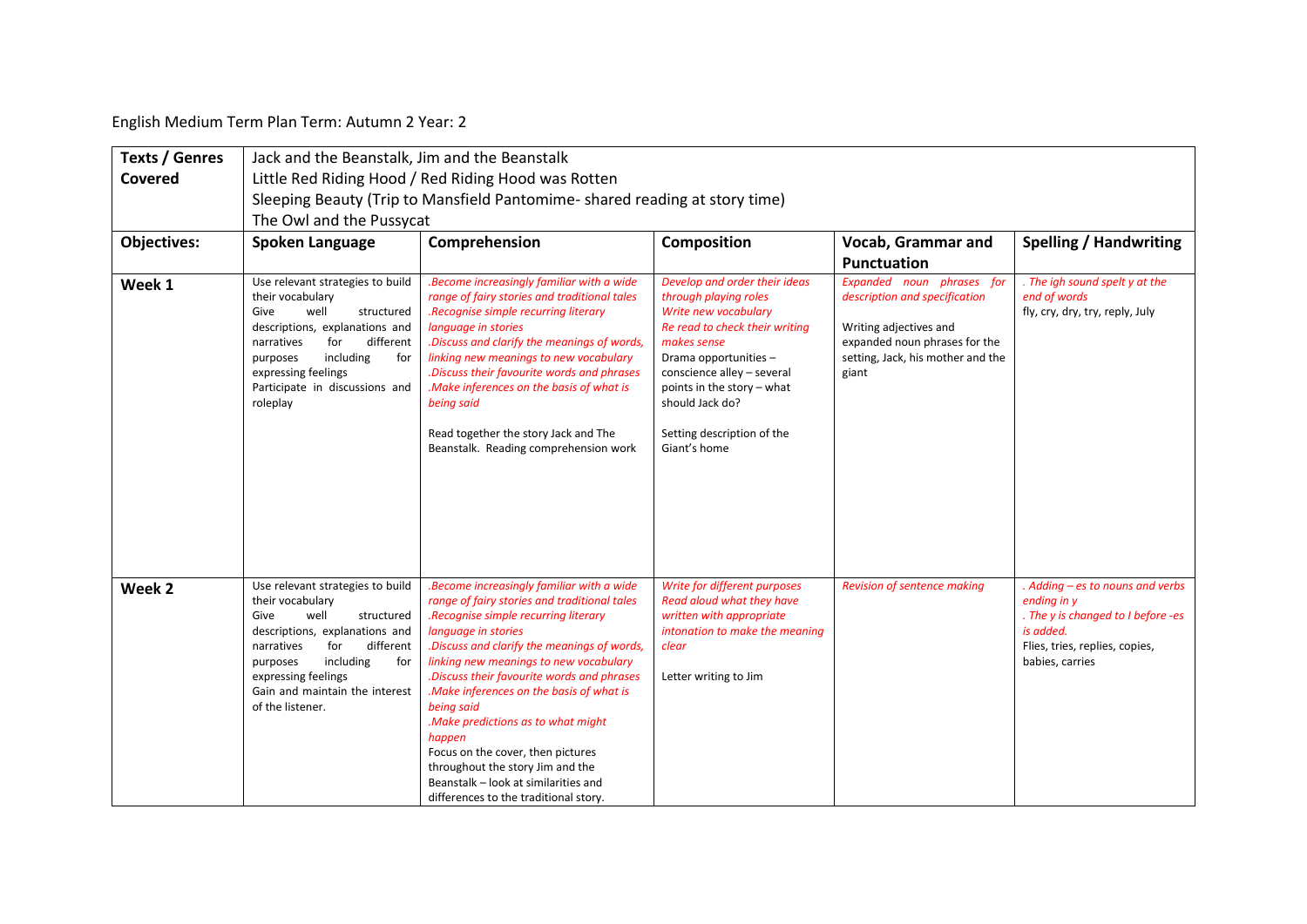| Week 3 | Use relevant strategies to build<br>their vocabulary<br>Give<br>well<br>structured<br>descriptions, explanations and<br>different<br>narratives<br>for<br>including<br>purposes<br>for<br>expressing feelings<br>Participate in discussions and<br>roleplay | .Become increasingly familiar with a wide<br>range of fairy stories and traditional tales<br>.Recognise simple recurring literary<br>language in stories<br>.Discuss and clarify the meanings of words,<br>linking new meanings to new vocabulary<br>Discuss their favourite words and phrases<br>.Make inferences on the basis of what is<br>being said<br>Read together the story Little Red Riding<br>Hood.<br>Reading comprehension work<br>Watch the version on CBeebies with<br>classical music - compare.                                                                          | Plan or say aloud what they are<br>going to write about<br>Write down key ideas and new<br>vocabulary<br>Using puppets retell the story<br>adding new vocabulary orally<br>Make group story boards                                                                                                                                                                                                                | Learn how to use sentences with<br>different forms.<br>Statement, question,<br>exclamation, command games<br>Find examples of these in the<br>shared text Little Red Riding<br>Hood. | . Adding -ed, -ing, -er and -est to<br>a root word ending in y with a<br>consonant before it<br>Introduce the term suffix<br>Work in spelling journals<br>investigating patterns<br>. Word lists<br>. Missing spellings<br>. Dictation<br>. Spelling games |
|--------|-------------------------------------------------------------------------------------------------------------------------------------------------------------------------------------------------------------------------------------------------------------|-------------------------------------------------------------------------------------------------------------------------------------------------------------------------------------------------------------------------------------------------------------------------------------------------------------------------------------------------------------------------------------------------------------------------------------------------------------------------------------------------------------------------------------------------------------------------------------------|-------------------------------------------------------------------------------------------------------------------------------------------------------------------------------------------------------------------------------------------------------------------------------------------------------------------------------------------------------------------------------------------------------------------|--------------------------------------------------------------------------------------------------------------------------------------------------------------------------------------|------------------------------------------------------------------------------------------------------------------------------------------------------------------------------------------------------------------------------------------------------------|
| Week 4 | Use relevant strategies to build<br>their vocabulary<br>Give<br>well<br>structured<br>descriptions, explanations and<br>for<br>narratives<br>different<br>including<br>purposes<br>for<br>expressing feelings                                               | .Become increasingly familiar with a wide<br>range of fairy stories and traditional tales<br>.Recognise simple recurring literary<br>language in stories<br>.Discuss and clarify the meanings of words,<br>linking new meanings to new vocabulary<br>.Discuss their favourite words and phrases<br>.Make inferences on the basis of what is<br>being said<br>.Make predictions as to what might<br>happen<br>Focus on the cover, then pictures<br>throughout the story Little Red Riding<br>Hood was Rotten - drama activities<br>Hot seating / roleplay / whose side are<br>children on? | .Encapsulate what they want to<br>say, sentence by sentence<br>.Make simple additions and<br>corrections to their writing by<br>proof reading to check for errors<br>in spelling and capital letters<br>and full stops<br>Using last week's story boards<br>write a retell of Little Red Riding<br>Hood. Focus on description of<br>character and setting - use of<br>previously taught expanded<br>noun phrases. | Learn how to use sentences with<br>different forms.<br>Children identify then write<br>different types of sentences<br>linked to the text                                            | . Adding -ed, -ing, -er and -est to<br>a root word ending in y with a<br>consonant before it<br>Work in spelling journals<br>investigating patterns<br>. Word lists<br>. Missing spellings<br>. Dictation<br>. Spelling games                              |
| Week 5 | Ask relevant questions to<br>extend their understanding<br>and knowledge<br>Use relevant strategies to build<br>their vocabulary                                                                                                                            | Listen to, discuss and express views about<br>a classic poem<br>Discuss the sequence of events in the poem<br>Discuss and clarify the meanings of words<br>Begin to build up a repertoire of poems<br>learnt by heart.<br>Reading comprehension questions<br>Learning the poem in groups<br>Drawing pictures to match poem                                                                                                                                                                                                                                                                | Write for different purposes<br>Make wedding cards for the owl<br>and the pussy cat                                                                                                                                                                                                                                                                                                                               | Sentence making<br>Revision of full stops and capital<br>letters                                                                                                                     | Adding ing to a route word<br>ending in a y<br>. Spelling journals<br>. Focus on double consonant<br>patting, humming, dropping,<br>running,<br>. change the y to an I rule<br>. notice difference with<br>copying, crying, replying<br>. Spelling games   |
| Week 6 | Ask relevant questions to<br>extend their understanding<br>and knowledge                                                                                                                                                                                    | Listen to, discuss and express views about<br>a classic poem<br>Discuss the sequence of events in the poem                                                                                                                                                                                                                                                                                                                                                                                                                                                                                | write down new vocabulary<br>from the poem                                                                                                                                                                                                                                                                                                                                                                        | Sentence making<br>Revision of full stops and capital<br>letters                                                                                                                     | <b>Common exception words</b>                                                                                                                                                                                                                              |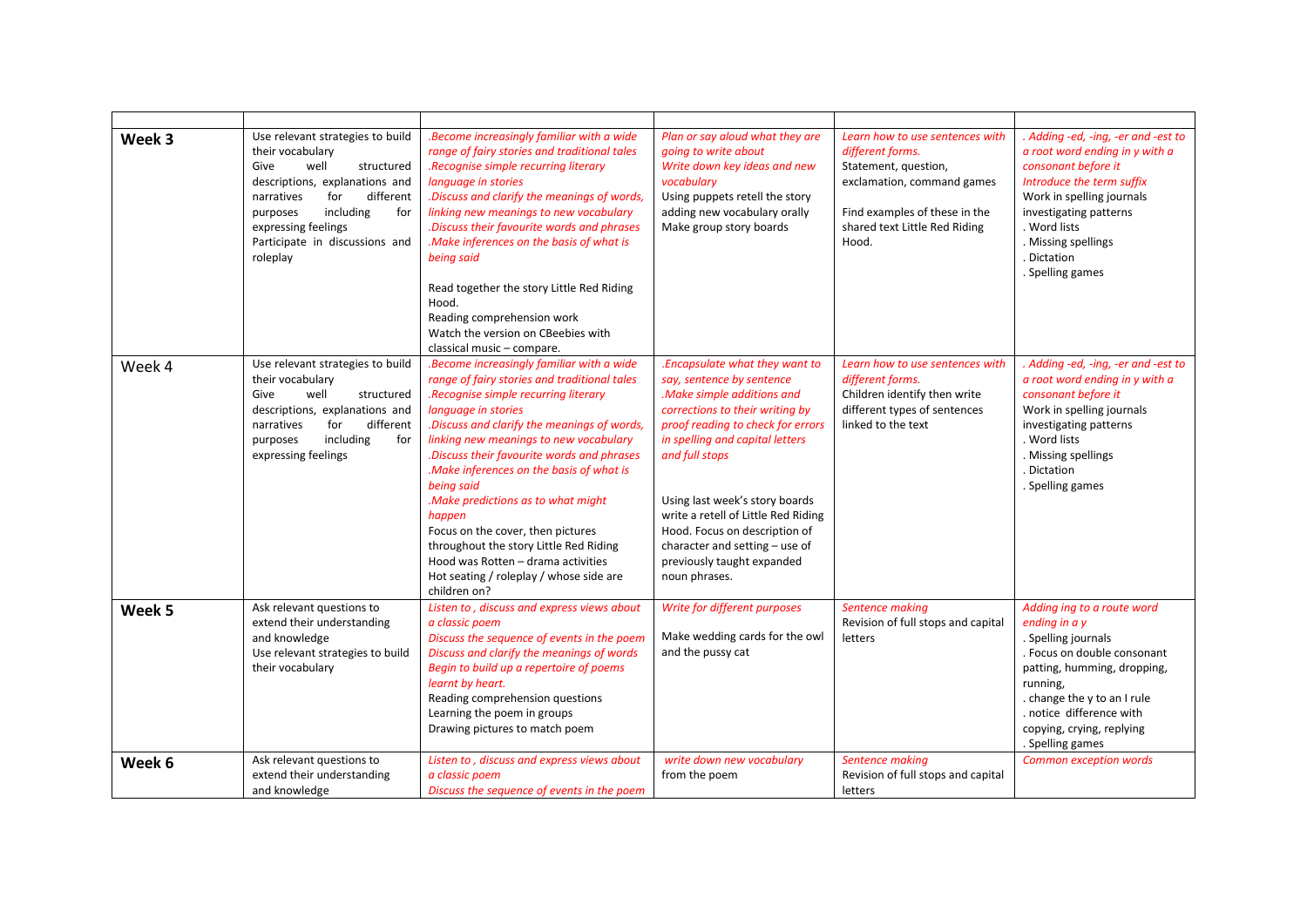| Use relevant strategies to build<br>their vocabulary | Discuss and clarify the meanings of words<br>Begin to build up a repertoire of poems |  | Most, only, both, cold, gold,<br>hold, told, every, Christma, |
|------------------------------------------------------|--------------------------------------------------------------------------------------|--|---------------------------------------------------------------|
| Participate in performances                          | learnt by heart.                                                                     |  | beautiful                                                     |
|                                                      |                                                                                      |  | . dictation                                                   |
|                                                      | Learn poem and perform as a class                                                    |  | . spelling games                                              |
|                                                      |                                                                                      |  | . rhyming work                                                |
|                                                      |                                                                                      |  | end of term spelling                                          |
|                                                      |                                                                                      |  | assessment                                                    |

## English Medium Term Plan Term Spring 1 Year: 2

| <b>Texts / Genres</b> | Traditional Tales from other countries - Baba Yaga / Hansel and Gretel                                                           |                                                                                                                                                                                                                                                                                                                               |                                                                                                                                                                                                                                                              |                                                                                |                                                                                                                                                                             |  |  |  |
|-----------------------|----------------------------------------------------------------------------------------------------------------------------------|-------------------------------------------------------------------------------------------------------------------------------------------------------------------------------------------------------------------------------------------------------------------------------------------------------------------------------|--------------------------------------------------------------------------------------------------------------------------------------------------------------------------------------------------------------------------------------------------------------|--------------------------------------------------------------------------------|-----------------------------------------------------------------------------------------------------------------------------------------------------------------------------|--|--|--|
| Covered               | Report Writing - Florence Nightingale                                                                                            |                                                                                                                                                                                                                                                                                                                               |                                                                                                                                                                                                                                                              |                                                                                |                                                                                                                                                                             |  |  |  |
|                       | The story Machine - explanation                                                                                                  |                                                                                                                                                                                                                                                                                                                               |                                                                                                                                                                                                                                                              |                                                                                |                                                                                                                                                                             |  |  |  |
| <b>Objectives:</b>    | Spoken Language                                                                                                                  | Comprehension                                                                                                                                                                                                                                                                                                                 | <b>Composition</b>                                                                                                                                                                                                                                           | Vocab, Grammar and                                                             | <b>Spelling / Handwriting</b>                                                                                                                                               |  |  |  |
|                       |                                                                                                                                  |                                                                                                                                                                                                                                                                                                                               |                                                                                                                                                                                                                                                              | <b>Punctuation</b>                                                             |                                                                                                                                                                             |  |  |  |
| Week 1                | Give well structured descriptions and<br>narratives for different purposes<br>Listen appropriately to adults and their<br>peers. | Explain what has happened so<br>far in what they have read (EX)<br>Discuss the sequence in a wider<br>range of stories<br>Making inferences on the basis<br>of what has been said and done<br>Asking and answering question<br>Predict what might happen on<br>the basis of what has been read<br>so far<br>Reading Baba Yaga | Encapsulate what they want to<br>say, sentence by sentence<br>.Proof read to check errors in<br>spelling, grammar and<br>punctuation<br>Write extended sentences<br>about the story using<br>conjunctions for coordination                                   | Use of conjunctions for<br>coordination (using or, and or<br>but)              | The el and al spelling at the end<br>of words<br>. Not many nouns end in al but<br>many adjectives do<br>Spelling journals to investigate.<br>.Spelling games<br>.Dictation |  |  |  |
| Week 2                | Give well structured descriptions and<br>narratives for different purposes<br>Listen appropriately to adults and their<br>peers. | Discuss the sequence in a wider<br>range of stories<br>Making inferences on the basis<br>of what has been said and done<br>Asking and answering question<br>Predict what might happen on<br>the basis of what has been read<br>so far<br>Make links between the book<br>they are reading and others<br>they have read. (GD)   | Plan or say aloud what they are<br>going to write about<br>Write down ideas and key words<br>including new vocabulary<br>Encapsulate what they want to<br>say, sentence by sentence<br>Proof read to check errors in<br>spelling, grammar and<br>punctuation | Use of conjunctions for<br>subordination (using when, if,<br>that, or because) | The le spelling at the end of<br>words<br>Spelling journals to investigate.<br>.Spelling games<br>.Dictation                                                                |  |  |  |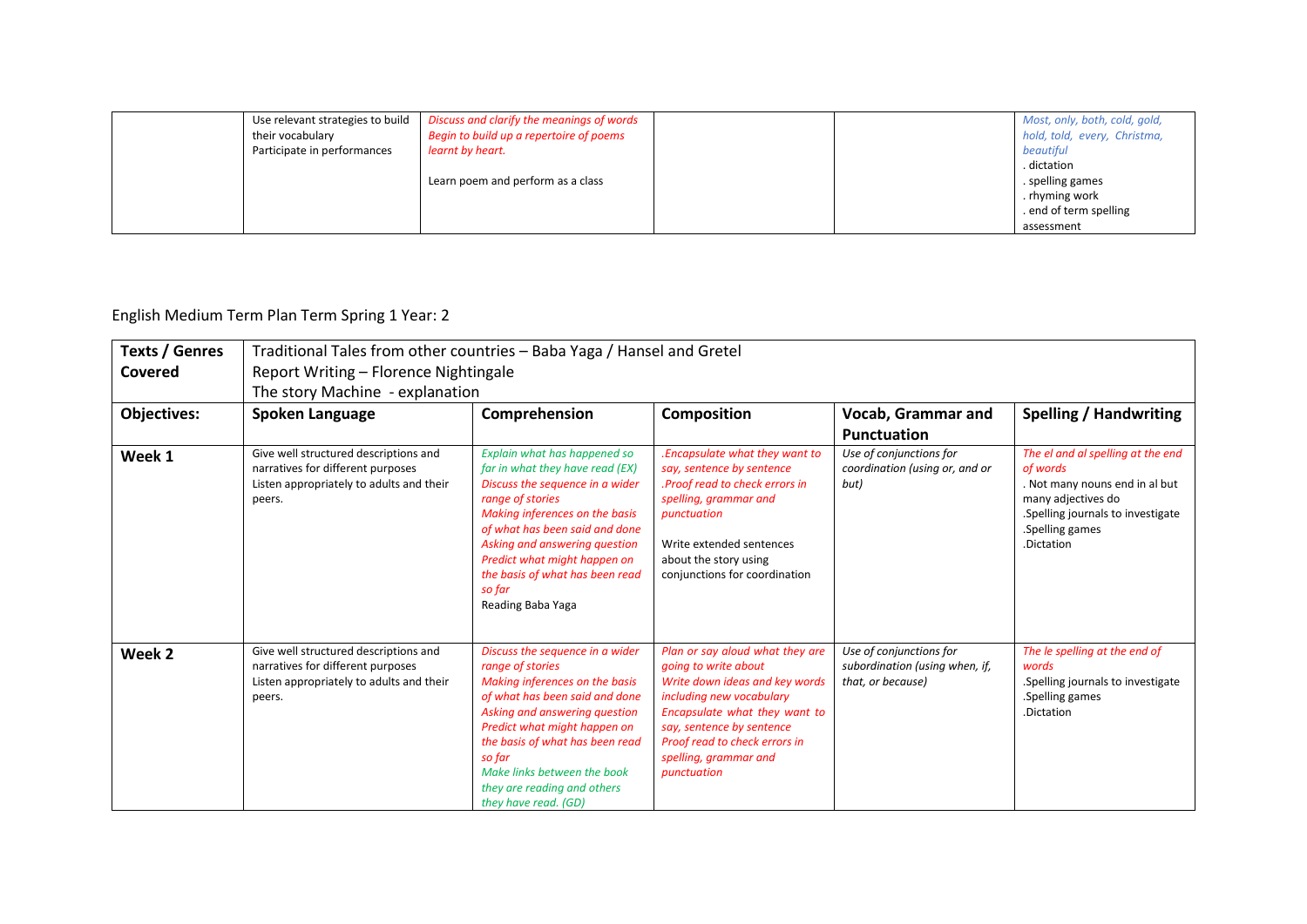|        |                                                                                                                                                                                | Reading Baba Yaga and Hansel<br>and Gretel - making links                                                                                                                                                                                                                                                                                                            | Use coordination and<br>some subordination to join<br>clauses (EX)<br>Write a retell of Hansel and<br>Gretel or an adventure story<br>using the same structure.                                                                                                                                                                     |                                                                                |                                                                                                            |
|--------|--------------------------------------------------------------------------------------------------------------------------------------------------------------------------------|----------------------------------------------------------------------------------------------------------------------------------------------------------------------------------------------------------------------------------------------------------------------------------------------------------------------------------------------------------------------|-------------------------------------------------------------------------------------------------------------------------------------------------------------------------------------------------------------------------------------------------------------------------------------------------------------------------------------|--------------------------------------------------------------------------------|------------------------------------------------------------------------------------------------------------|
| Week 3 | Ask and answer questions to develop<br>their knowledge.<br>Use relevant strategies to build up their<br>vocabulary<br>Participate in roleplay                                  | To be introduced to non fiction<br>books that are structured in<br>different ways<br>Discuss and clarify the meaning<br>of new words<br>Read a range of books, extracts<br>and film clips about Florence<br>Nightingale                                                                                                                                              | Encapsulate what they want to<br>say, sentence by sentence<br>.Proof read to check errors in<br>spelling, grammar and<br>punctuation<br>Write extended sentences<br>about Florence Nightingale<br>using conjunctions for<br>coordination                                                                                            | Use of conjunctions for<br>subordination (using when, if,<br>that, or because) | The r sound spelt wr at the<br>beginning of words                                                          |
| Week 4 | Ask and answer questions to develop<br>their knowledge.<br>Use relevant strategies to build up their<br>vocabulary<br>Participate in roleplay                                  | To be introduced to non fiction<br>books that are structured in<br>different ways<br>Discuss and clarify the meaning<br>of new words<br><b>Explain and discuss their</b><br>understanding of books<br><b>Make inferences</b><br>Read a range of books, extracts<br>and film clips about Florence<br>Nightingale<br>Ask and Answer reading<br>comprehension questions | Writing about real events<br>Writing for a range of purposes<br>Re reading to check that their<br>writing makes sense and that<br>the tense is correct<br>Evaluate their writing with the<br>teacher and other pupils<br>Children make their own non<br>fiction books about Florence<br>Nightingale to share with<br>another class. | Use of the past tense                                                          | The or sound as al, ball, call,<br>walk, talk, always<br>. dictation<br>. spelling games<br>. rhyming work |
| Week 5 | Work on The Story Machine by Tom MCLaughlin. Explanation and description writing.<br>See Key Stage 1 exemplification materials Expected Level<br><b>Assessment using ITAFS</b> |                                                                                                                                                                                                                                                                                                                                                                      |                                                                                                                                                                                                                                                                                                                                     |                                                                                |                                                                                                            |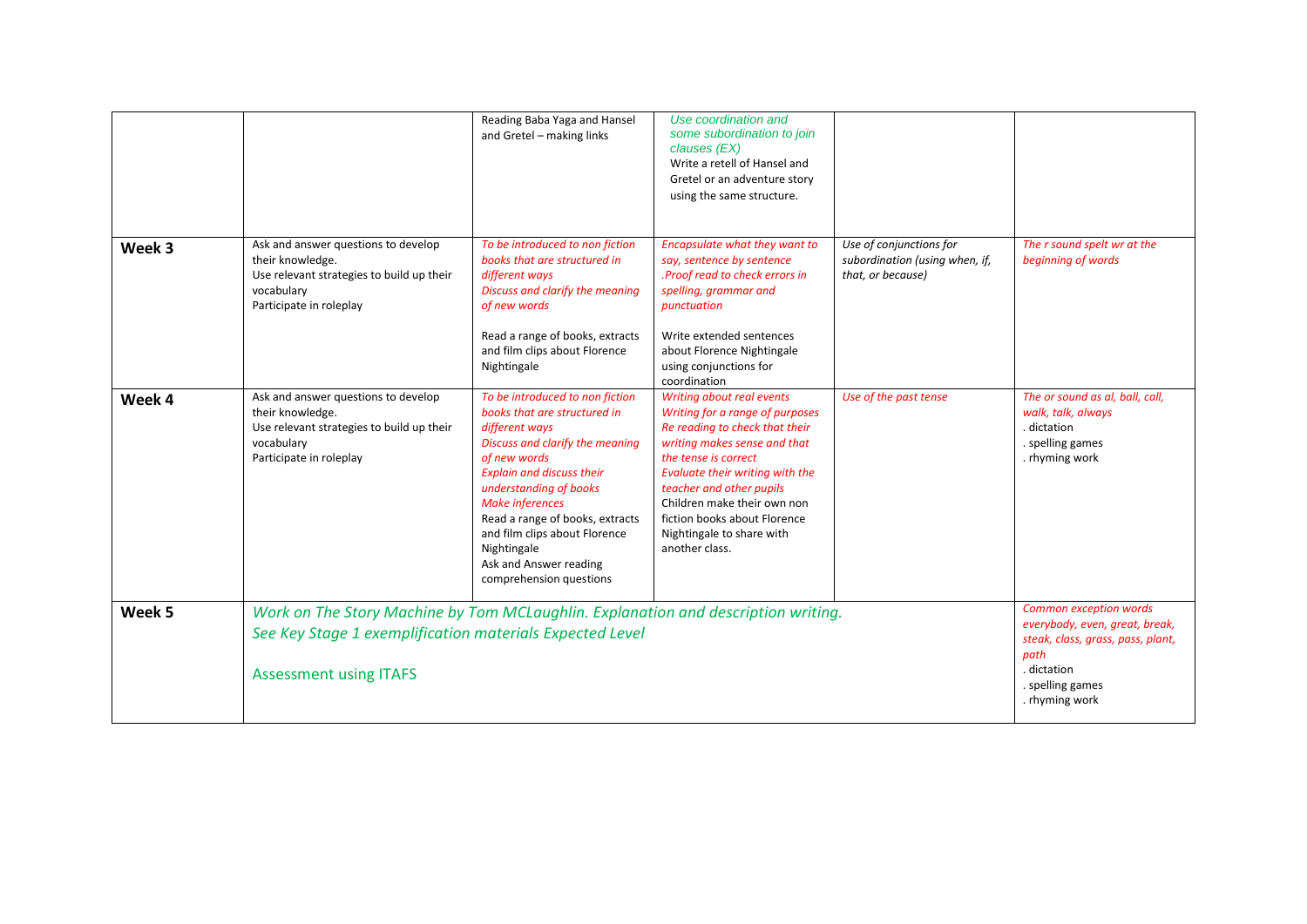| <b>Texts / Genres</b> | Non fiction - Information texts - Newspaper reports                                                    |                                                                                                                                                                                                                                                                                                                                                                                                                   |                                                                                                                                                                                                                                 |                                                                                                                                                                                                                                        |                                                                                                                                   |  |  |  |  |
|-----------------------|--------------------------------------------------------------------------------------------------------|-------------------------------------------------------------------------------------------------------------------------------------------------------------------------------------------------------------------------------------------------------------------------------------------------------------------------------------------------------------------------------------------------------------------|---------------------------------------------------------------------------------------------------------------------------------------------------------------------------------------------------------------------------------|----------------------------------------------------------------------------------------------------------------------------------------------------------------------------------------------------------------------------------------|-----------------------------------------------------------------------------------------------------------------------------------|--|--|--|--|
| Covered               | Toby and the Great Fire of London                                                                      |                                                                                                                                                                                                                                                                                                                                                                                                                   |                                                                                                                                                                                                                                 |                                                                                                                                                                                                                                        |                                                                                                                                   |  |  |  |  |
|                       | Tell me a dragon by Jackie Morris                                                                      |                                                                                                                                                                                                                                                                                                                                                                                                                   |                                                                                                                                                                                                                                 |                                                                                                                                                                                                                                        |                                                                                                                                   |  |  |  |  |
| <b>Objectives:</b>    | Spoken Language                                                                                        | Comprehension                                                                                                                                                                                                                                                                                                                                                                                                     | <b>Composition</b>                                                                                                                                                                                                              | Vocab, Grammar and                                                                                                                                                                                                                     | <b>Spelling / Handwriting</b>                                                                                                     |  |  |  |  |
|                       |                                                                                                        |                                                                                                                                                                                                                                                                                                                                                                                                                   |                                                                                                                                                                                                                                 | <b>Punctuation</b>                                                                                                                                                                                                                     |                                                                                                                                   |  |  |  |  |
| Week 1                | Participate in performances<br>Partake theatre company                                                 | To be introduced to non fiction<br>books that are structured in<br>different ways<br>Discuss and clarify the meaning<br>of new words<br><b>Explain and discuss their</b><br>understanding of books<br><b>Make inferences</b><br>Read a range of books, news<br>articles extracts and film clips<br>about The Great Fire of London<br>Ask and Answer reading                                                       | Writing about real events<br>Plan or say aloud what they are<br>going to write about<br>Encapsulate what they want to<br>say, sentence by sentence<br>Sentence making facts about<br>the fire in groups using new<br>vocabulary | Use of the progressive form of<br>verbs in the present and past<br>tense to mark actions in<br>progress (eq he is walking, she<br>was shouting)<br>Annotate pictures with captions<br>from scenes of the fire. Use<br>present and past | Homophones and near<br>homophones<br>.spelling journals<br>.sentence making<br>Spelling games<br>Dictation<br>Dictionary work     |  |  |  |  |
| Week <sub>2</sub>     | Read aloud what they have written with<br>suitable intonation<br>Participate in performances           | comprehension questions<br>To be introduced to non fiction<br>books that are structured in<br>different ways<br>Discuss and clarify the meaning<br>of new words<br><b>Explain and discuss their</b><br>understanding of books<br><b>Make inferences</b><br>Read a range of books, news<br>articles extracts and film clips<br>about The Great Fire of London<br>Ask and Answer reading<br>comprehension questions | Write effectively and coherently<br>for different purposes, drawing<br>on their reading to inform the<br>vocabulary and grammar of<br>their writing (GD)<br>Newspaper planning and<br>written reports                           | Use of the progressive form of<br>verbs in the present and past<br>tense to mark actions in<br>progress (eg he is walking, she<br>was shouting)<br>Highlight where these are used<br>in own newspaper reports                          | Homophones and near<br>homophones<br>.spelling journals<br>.sentence making<br>Spelling games<br>Dictation<br>Dictionary work     |  |  |  |  |
| Week 3                | Maintain attention and participate<br>actively in collaborative<br>conversations, staying on topic and | Make a plausible<br>prediction about what<br>might happen on the basis<br>of what has been read so<br>$far$ (GD)                                                                                                                                                                                                                                                                                                  | Writing about personal<br>experiences of others<br>Writing about real events<br>Write effectively and coherently<br>for different purposes, drawing                                                                             | Use of commas in a list<br>Read examples of texts where<br>commas are used.                                                                                                                                                            | The sound spelt s<br><b>Common exception words</b><br>clothes, busy, people<br>television, treasure, usual<br><b>Dictionaries</b> |  |  |  |  |

English Medium Term Plan Term: Spring 2 Year: 2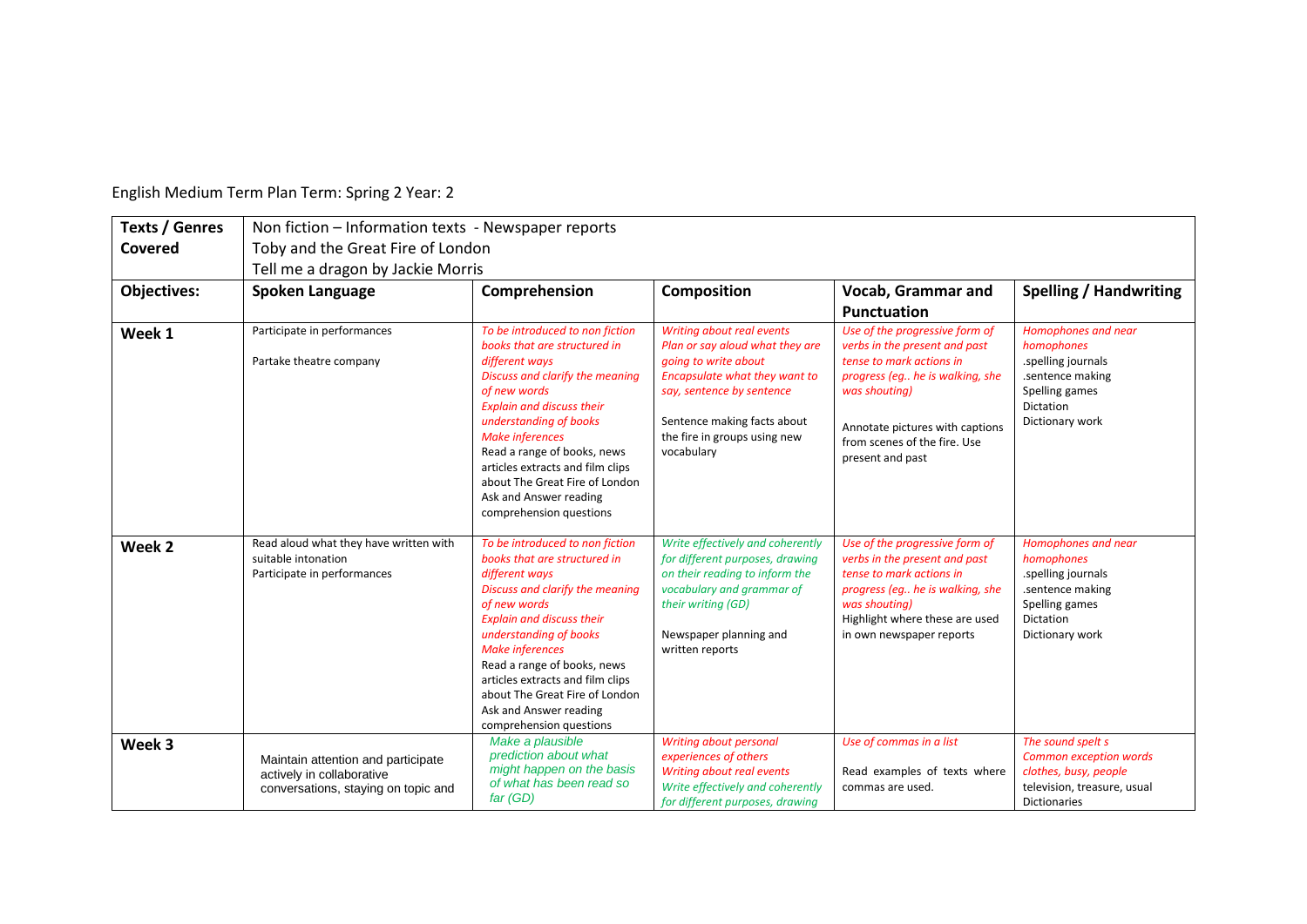|        | initiating and responding to<br>comments                                                                                                      | Make inferences (GD)<br>Front cover / reading prediction<br>work on Toby and the Great Fire<br>Reading comprehension - focus<br>on inferences | on their reading to inform the<br>vocabulary and grammar of<br>their writing (GD)<br>Writing a diary entry from<br>Toby's point of view         | Make lists of items orally and<br>then written                            | Spelling games,<br>Dictation,<br>Spelling journals                                                                                                                                           |  |
|--------|-----------------------------------------------------------------------------------------------------------------------------------------------|-----------------------------------------------------------------------------------------------------------------------------------------------|-------------------------------------------------------------------------------------------------------------------------------------------------|---------------------------------------------------------------------------|----------------------------------------------------------------------------------------------------------------------------------------------------------------------------------------------|--|
| Week 4 | Read aloud what they have written with<br>suitable intonation<br>Participate in performances                                                  | Develop pleasure in listening to<br>poetry<br>Recognise simple recurring<br>language in poems<br><b>Discuss their favourite</b><br>vocabulary | <b>Writing poetry</b><br>Evaluate their writing with the<br>teacher and other pupils<br>Expanded noun phrase<br>poems<br>Descriptive fire poems | Use of commas in a list<br>Make lists of items orally and<br>then written | The ey sound as in monkey,<br>donkey etc<br>The plural of these words is<br>formed by the addition of -s<br><b>Dictionaries</b><br>Spelling games,<br>Dictation,<br>Spelling journals        |  |
| Week 5 | Work on Tell me a Dragon by Jackie Morris.<br>Description and information writing<br>See Key Stage 1 exemplification materials Expected Level |                                                                                                                                               |                                                                                                                                                 |                                                                           |                                                                                                                                                                                              |  |
| Week 6 | <b>Assessment using ITAFS</b>                                                                                                                 |                                                                                                                                               |                                                                                                                                                 |                                                                           | Common exception words<br>Could, should, would, who,<br>whole, any, many,<br><b>Dictionaries</b><br>Spelling games,<br>Dictation,<br>Spelling journals<br>End of Term Spelling<br>Assessment |  |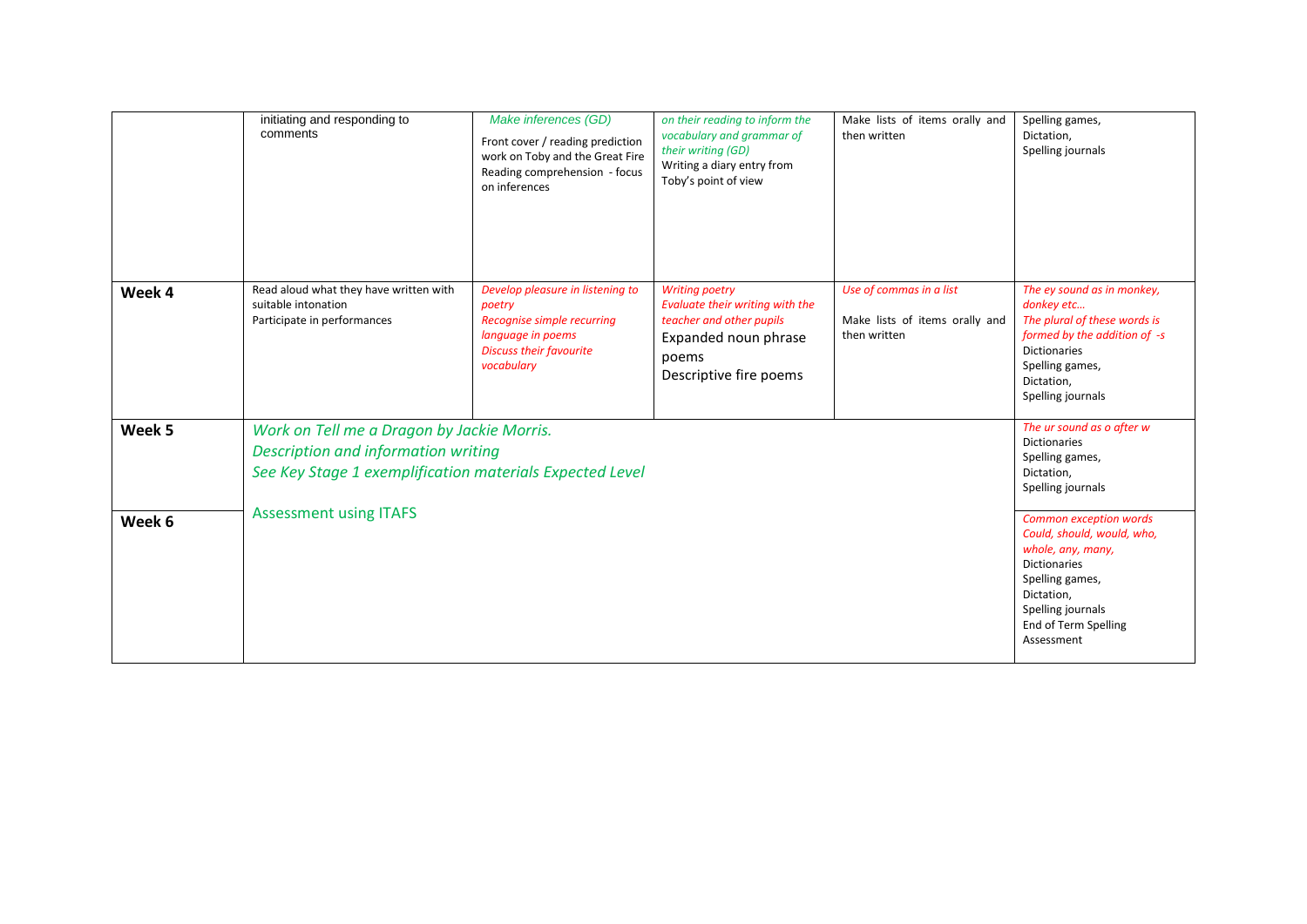English Medium Term Plan Term: Summer 1 Year: 2

| <b>Texts / Genres</b> | Adventure Stories / quest stories The Man whose Mother was a Pirate                    |                                                                                                                                                                                                                                 |                                                                                                                                                                                                |                                                                                |                                                                                                                                                               |  |  |  |  |
|-----------------------|----------------------------------------------------------------------------------------|---------------------------------------------------------------------------------------------------------------------------------------------------------------------------------------------------------------------------------|------------------------------------------------------------------------------------------------------------------------------------------------------------------------------------------------|--------------------------------------------------------------------------------|---------------------------------------------------------------------------------------------------------------------------------------------------------------|--|--|--|--|
| Covered               | Recount writing<br>Pirate / treasure poems                                             |                                                                                                                                                                                                                                 |                                                                                                                                                                                                |                                                                                |                                                                                                                                                               |  |  |  |  |
|                       |                                                                                        |                                                                                                                                                                                                                                 |                                                                                                                                                                                                |                                                                                |                                                                                                                                                               |  |  |  |  |
|                       | Cross curricular science instruction writing                                           |                                                                                                                                                                                                                                 |                                                                                                                                                                                                |                                                                                |                                                                                                                                                               |  |  |  |  |
| <b>Objectives:</b>    | Spoken Language                                                                        | Comprehension                                                                                                                                                                                                                   | Composition                                                                                                                                                                                    | Vocab, Grammar and                                                             | <b>Spelling / Handwriting</b>                                                                                                                                 |  |  |  |  |
|                       |                                                                                        |                                                                                                                                                                                                                                 |                                                                                                                                                                                                | Punctuation                                                                    |                                                                                                                                                               |  |  |  |  |
| Week 1                | Speak audibly and<br>fluently                                                          | Answer and ask questions about the<br>story<br>Make inferences in the text<br>Participate in discussion about books<br>Answering questions -<br>looking at different ways of<br>answering questions and<br>how to write answers | Character description<br>of the Mother                                                                                                                                                         | Expanded noun phrases                                                          | <b>Revision of homophones from</b><br>last half term<br>Focus on there, their, they're<br>Spelling journals<br>Dictation<br>Spelling games<br>Sentence making |  |  |  |  |
| Week <sub>2</sub>     | Speak audibly and<br>fluently<br>Participate in discussions,<br>performances, roleplay | Answer and ask questions about the<br>story<br>Make inferences in the text<br>Participate in discussion about books<br>Answering questions -<br>looking at different ways of<br>answering questions and<br>how to write answers | Recount writing in the style of<br>exemplification material (GD)<br>Recount of the Pirate trip to<br>Beaumanor                                                                                 | Use of conjunctions for<br>subordination (using when, if,<br>that, or because) | Common exception words<br>after, fast, last, past, father,<br>bath<br>Spelling journals<br>Dictation<br>Spelling games                                        |  |  |  |  |
| Week 4                |                                                                                        | Answer and ask questions about the<br>story<br>Make inferences in the text<br>Participate in discussion about books<br>Answering questions -<br>looking at different ways of<br>answering questions and<br>how to write answers | Plan or say out aloud what they<br>are going to write about<br>Write down ideas and key<br>words including new vocabulary<br>Use Literacy Shed Film as a<br>starting point<br>Plan quest story | Sequencing of story<br>Consistent use of tense                                 | Common exception words<br>Move, prove, improve, Mr, Mrs,<br>parents<br>Spelling journals<br>Dictation<br>Spelling games                                       |  |  |  |  |
| Week 5                |                                                                                        |                                                                                                                                                                                                                                 | Re read and proof read story                                                                                                                                                                   | Assessment opportunities for all<br>grammar taught in Year 2                   | <b>Common exception words</b>                                                                                                                                 |  |  |  |  |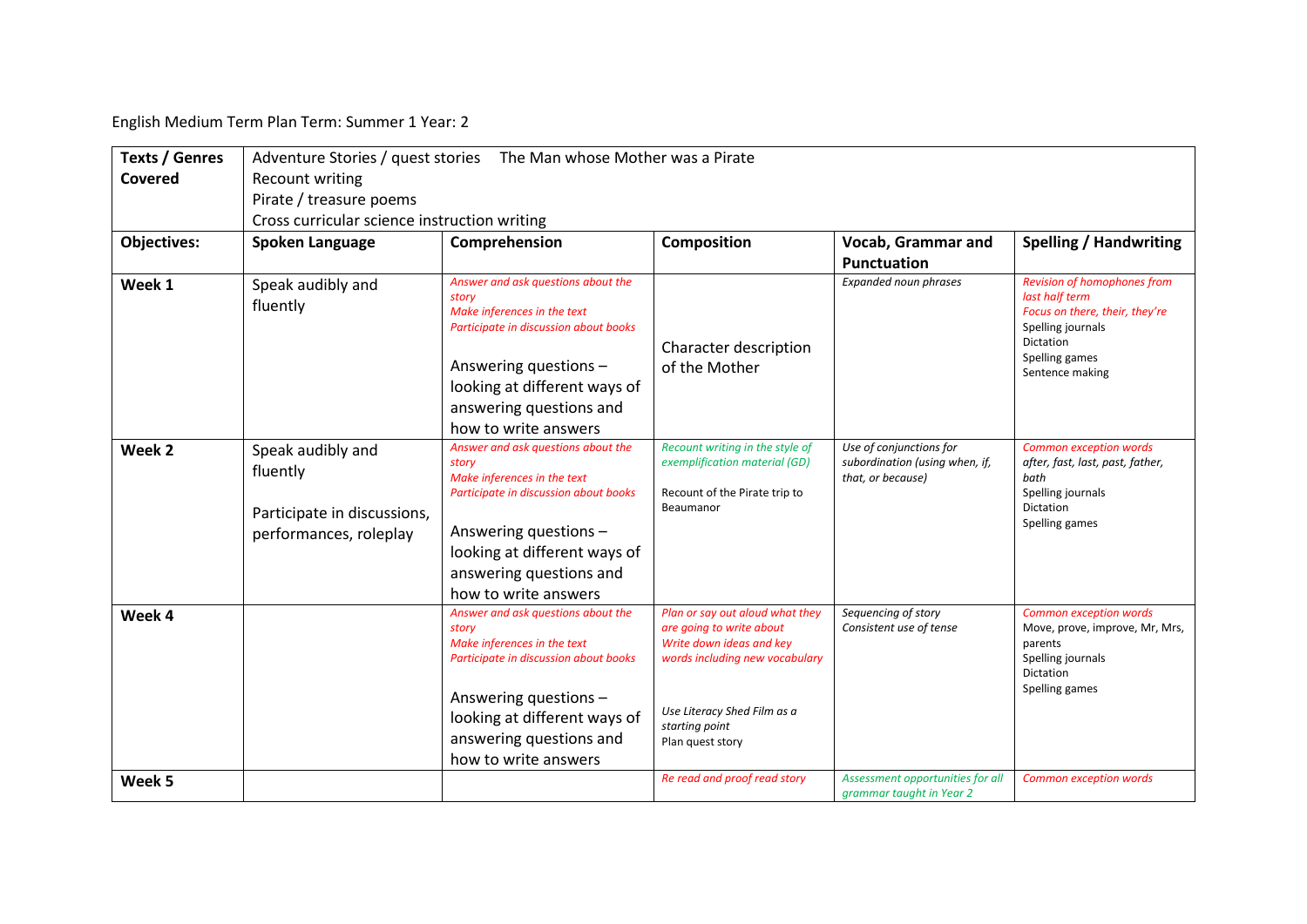|        |                                  | Draft and re read work to check<br>the meaning is clear<br>Write a quest story using last<br>week's plan | Sure, sugar, eye, water, again,<br>half,<br>Spelling journals<br>Dictation<br>Spelling games |
|--------|----------------------------------|----------------------------------------------------------------------------------------------------------|----------------------------------------------------------------------------------------------|
| Week 6 | SATS WEEK and TEACHER ASSESSMENT |                                                                                                          | Words ending in tion<br>Spelling journals<br>Dictation<br>Spelling games                     |

English Medium Term Plan Term: Summer 2 Year: 2

| <b>Texts / Genres</b> | Stories in familiar settings                                                                                                                                                             |                                                                                                                                                                                                                                                                                                          |                                                                                                                                                            |                                                                  |                                                          |  |  |  |
|-----------------------|------------------------------------------------------------------------------------------------------------------------------------------------------------------------------------------|----------------------------------------------------------------------------------------------------------------------------------------------------------------------------------------------------------------------------------------------------------------------------------------------------------|------------------------------------------------------------------------------------------------------------------------------------------------------------|------------------------------------------------------------------|----------------------------------------------------------|--|--|--|
| <b>Covered</b>        | The Owl who was afraid of the dark non fiction writing<br>Tilly's bird (Hamilton Trust unit)                                                                                             |                                                                                                                                                                                                                                                                                                          |                                                                                                                                                            |                                                                  |                                                          |  |  |  |
|                       | Dick King Smith animal stories                                                                                                                                                           |                                                                                                                                                                                                                                                                                                          |                                                                                                                                                            |                                                                  |                                                          |  |  |  |
|                       | Animal poems                                                                                                                                                                             |                                                                                                                                                                                                                                                                                                          |                                                                                                                                                            |                                                                  |                                                          |  |  |  |
| <b>Objectives:</b>    | Spoken Language                                                                                                                                                                          | Comprehension                                                                                                                                                                                                                                                                                            | <b>Composition</b>                                                                                                                                         | Vocab, Grammar and                                               | <b>Spelling / Handwriting</b>                            |  |  |  |
|                       |                                                                                                                                                                                          |                                                                                                                                                                                                                                                                                                          |                                                                                                                                                            | <b>Punctuation</b>                                               |                                                          |  |  |  |
| Week 1                |                                                                                                                                                                                          | Discuss the sequence of<br>events in books and how items<br>of information are related<br>.Explain and discuss their<br>understanding of books and<br>stories<br>. To learn about cause and<br>effect<br>Character work in Tilly's pet<br>Discussion on decision making<br>Use of drama conscience alley | Write for a range of purposes<br>Letter to Tilly from the bird<br>Compare the story to Apollo the<br>Swallow by Julia Donaldson                            | <b>Revision of verbs</b><br>To begin to use adverbs<br>correctly | Contraction<br>apostrophe<br>Revision from previous work |  |  |  |
| Week 2                | Use relevant strategies to build their<br>vocabulary<br>Give well structured descriptions,<br>explanations and narratives for<br>different purposes including for<br>expressing feelings | Discuss the sequence of events in<br>books and how items of<br>information are related<br><b>Explain and discuss their</b><br>understanding of books and stories<br>. To learn about cause and effect                                                                                                    | Write for a range of purposes<br>Plan or say out aloud what they<br>are going to write about<br>Write down ideas and key<br>words including new vocabulary | Using adverbs correctly in a<br>sentence                         | The possessive apostrophe<br>Revision from previous work |  |  |  |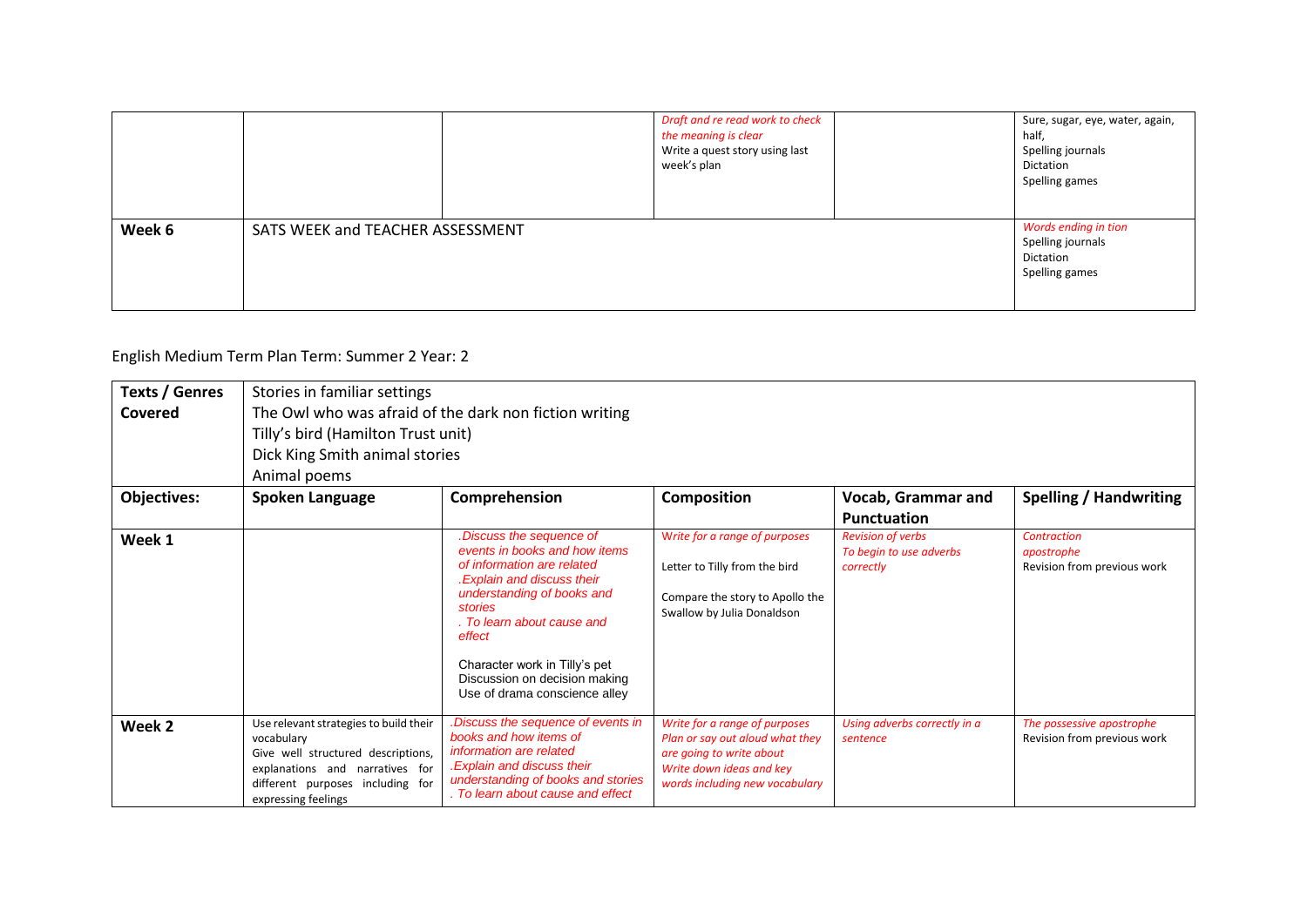| Week 3 | Participate in discussions and<br>roleplay<br>Use relevant strategies to build their<br>vocabulary<br>Give well structured descriptions,<br>explanations and narratives for<br>different purposes including for<br>expressing feelings<br>Participate in discussions and<br>roleplay | Recognise simple recurring<br>language<br><b>Make predictions</b><br>The Owl who was afraid of the dark<br>Comprehension activities<br>Discuss the sequence of events in<br>books and how items of<br>information are related<br>.Explain and discuss their<br>understanding of books and stories<br>. To learn about cause and effect<br>Recognise simple recurring<br>language<br><b>Make predictions</b><br>Read other stories in the same series<br>independently - chose a favourite to | Non fiction writing on owls<br>Planning, researching drafting<br>Write for a range of purposes<br>Plan or say out aloud what they<br>are going to write about<br>Write down ideas and key<br>words including new vocabulary<br>Producing a fact sheet about<br>owls | Use of different sentence types<br>Statement, exclamation,<br>command, question | <b>Common Exception word</b><br>revision |
|--------|--------------------------------------------------------------------------------------------------------------------------------------------------------------------------------------------------------------------------------------------------------------------------------------|----------------------------------------------------------------------------------------------------------------------------------------------------------------------------------------------------------------------------------------------------------------------------------------------------------------------------------------------------------------------------------------------------------------------------------------------------------------------------------------------|---------------------------------------------------------------------------------------------------------------------------------------------------------------------------------------------------------------------------------------------------------------------|---------------------------------------------------------------------------------|------------------------------------------|
| Week 4 | Gain, maintain and monitor the<br>interest of the listeners<br>Speak audibly and fluently<br>Articulate and justify opinions<br>Oral storytelling of a favourite book                                                                                                                | share with the class<br>Participate in discussion about books<br>Ask and answer questions<br>Author study - Dick King<br>Smith<br>Reading other children's book reviews<br>and looking at book reviews online<br>Link to Blue Peter bookclub<br>Library visit                                                                                                                                                                                                                                | To use headings and<br>subheadings<br>To give an opinion and justify<br>ideas<br>Writing a book review                                                                                                                                                              | Apostrophes - omission, single<br>possession                                    | <b>Common Exception word</b><br>revision |
| Week 5 | Gain, maintain and monitor the<br>interest of the listeners<br>Speak audibly and fluently<br>Articulate and justify opinions<br>Oral story telling of a favourite<br>book                                                                                                            | Participate in discussion about books<br>Ask and answer questions<br>Author study - Dick King<br>Smith<br>Reading other children's book reviews<br>and looking at book reviews online<br>Link to Blue Peter bookclub<br>Library visit                                                                                                                                                                                                                                                        | To use headings and<br>subheadings<br>To give an opinion and justify<br>ideas<br>Writing a book review                                                                                                                                                              |                                                                                 | <b>Common Exception word</b><br>revision |
| Week 6 | Develop pleasure in listening to poetry<br>Recognise simple recurring language in poems<br>Discuss their favourite vocabulary                                                                                                                                                        |                                                                                                                                                                                                                                                                                                                                                                                                                                                                                              |                                                                                                                                                                                                                                                                     |                                                                                 | <b>Spelling Assessment</b>               |